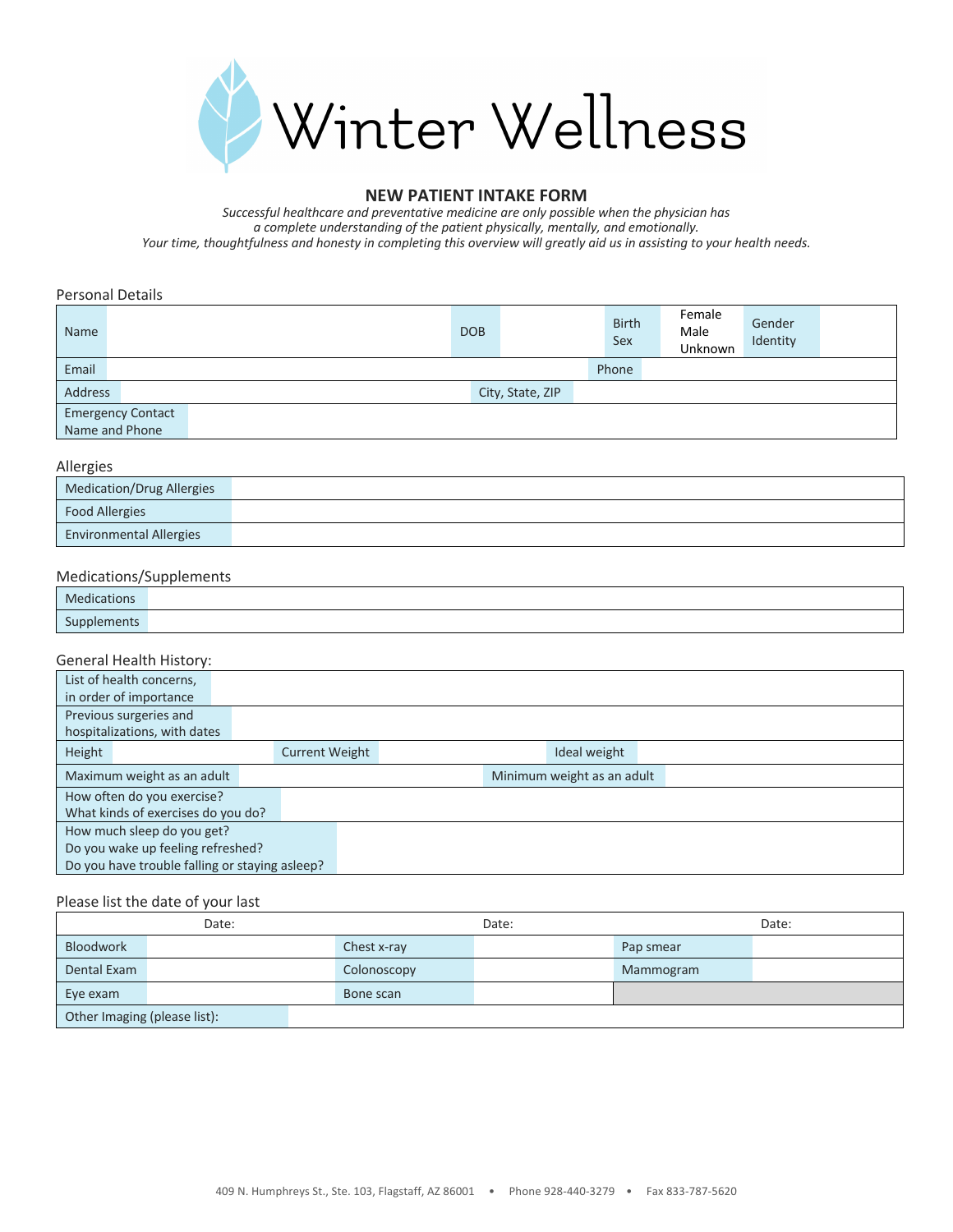

Family History: Please check any illnesses/conditions immediate family has had (grandparents, parents, siblings, children).

| High Blood Pressure     | <b>DVT</b>                 | Lung Disease              | □      | <b>Stroke</b>     |  |
|-------------------------|----------------------------|---------------------------|--------|-------------------|--|
| <b>High Cholesterol</b> | <b>Pulmonary Embolism</b>  | Asthma                    |        | <b>Diabetes</b>   |  |
| Vein Trouble            | <b>Tuberculosis</b>        | <b>Heart Trouble</b>      | $\Box$ | Pneumonia         |  |
| <b>Kidney Disease</b>   | Nervous Disorder           | <b>Seasonal Allergies</b> | $\Box$ | <b>HIV</b>        |  |
| Liver Disease           | <b>Seizures</b>            | Eye Problems              | $\Box$ | <b>Sinus</b>      |  |
| Drug Abuse/Alcoholism   | <b>Thyroid Problems</b>    | <b>Arthritis</b>          | □      | <b>Tonsilitis</b> |  |
| Joint Replacement       | <b>Hepatitis</b>           | Gastrointestinal          | $\Box$ | Osteoporosis      |  |
| Cancer                  | <b>Bleeding Tendencies</b> |                           |        |                   |  |

# Which of the following do you use?

|                                                                                 | Yes | No | In the Past |                                               | Yes | No. | In the Past |  |
|---------------------------------------------------------------------------------|-----|----|-------------|-----------------------------------------------|-----|-----|-------------|--|
| Antacids                                                                        |     |    |             | Alcohol                                       |     |     |             |  |
| Analgesics                                                                      | ∟   | L  | $\Box$      | If "yes" or "in the past", how<br>much?       |     |     |             |  |
| Laxatives                                                                       |     |    |             | Soda                                          |     |     |             |  |
| <b>Steroids</b>                                                                 |     | L  |             | If "yes" or "in the past", how<br>much?       |     |     |             |  |
| Smoking                                                                         |     |    |             | <b>Recreational drugs</b>                     |     |     |             |  |
| If "yes" or "in the past", how many<br>packs per day and for how many<br>years? |     |    |             | Addictions and/or treatment for<br>addictions | □   |     |             |  |
| Coffee<br>If "yes" or "in the past", how many<br>cups per day?                  |     |    |             | If "yes" or "in the past", please<br>explain. |     |     |             |  |

## Social Life

| What is your occupation?<br>Do you enjoy it?                   |                          | What are your hobbies?                                  |         |
|----------------------------------------------------------------|--------------------------|---------------------------------------------------------|---------|
| What is your relationship status?                              |                          | Are you satisfied with you<br>Significant Relationship? |         |
| Do you have history of mental,<br>physical or emotional abuse? |                          |                                                         |         |
|                                                                | Please list your typical |                                                         |         |
| Diet                                                           | Breakfast:               | Lunch:                                                  | Dinner: |
| Gluten-free<br>Vegan<br>Paleo<br>Raw                           |                          |                                                         |         |
| AIP Diet                                                       | Snacks:                  | Beverages:                                              |         |
| Vegetarian<br>Organic<br>Ketogenic<br>Low FODMAP<br>Other:     |                          |                                                         |         |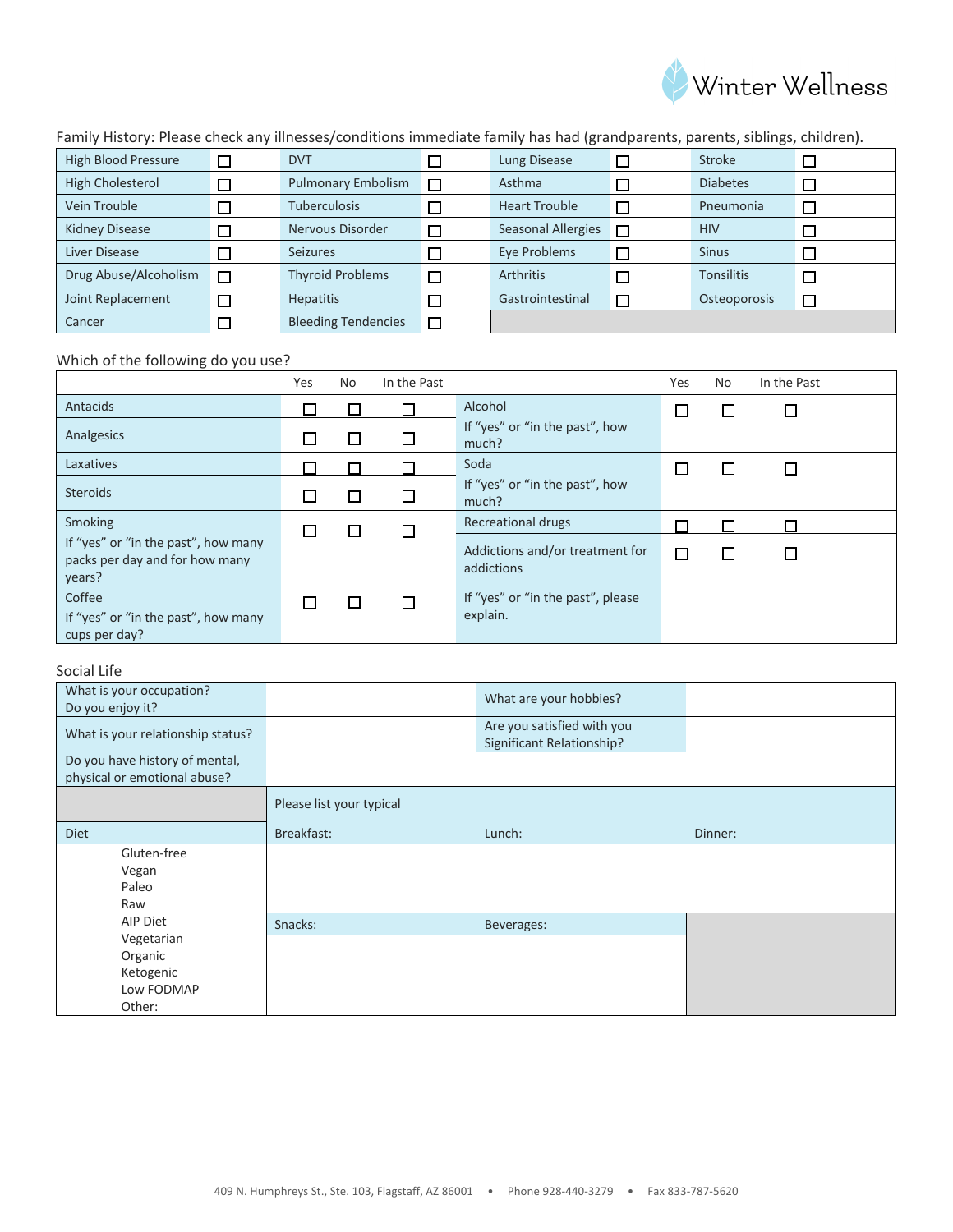

| Review of Systems |                   |                      |                   |                  |                     |
|-------------------|-------------------|----------------------|-------------------|------------------|---------------------|
| Skin              | Rash              | Respiratory          | Asthma            | Gastrointestinal | Heartburn           |
|                   | Psoriasis         |                      | Pneumonia         |                  | Gas/bloating        |
|                   | Cancer            |                      | TB                |                  | Diarrhea            |
|                   | Color changes     |                      | Shortness of      |                  | <b>Ulcers</b>       |
|                   | Dryness/Itchiness |                      | breath            |                  | Liver disease       |
|                   | Hives             |                      | Pain with         |                  | Change in appetite  |
|                   | Eczema            |                      | breathing         |                  | Pancreatitis        |
|                   | Warts             |                      | Emphysema         |                  | Urgency             |
|                   | Abnormal mole     |                      | Cough             |                  | Pain with urination |
|                   |                   |                      | <b>Bronchitis</b> |                  | Indigestion         |
| Head              | Migraines         |                      | Wheezing          |                  | Constipation        |
|                   | Dandruff          |                      |                   |                  | Vomiting            |
|                   | Oily/Dry hair     |                      |                   |                  | Hemorrhoids         |
|                   | Headaches         |                      |                   |                  | Nausea              |
|                   | Hair loss         |                      |                   |                  | Gallbladder disease |
|                   | Head injury       |                      |                   |                  | Stomach pain        |
| <b>Nose</b>       | Nosebleeds        | Cardiovascular       | Palpitations      | Number of bowel  |                     |
|                   | Allergies         |                      | Murmur            | movements per    |                     |
|                   | Frequent colds    |                      | Rheumatic         | day/week?        |                     |
|                   | Polyps            |                      | fever             | Mental/Emotional | Depression          |
|                   | Congestion        |                      | High blood        |                  | Eating disorder     |
|                   | Problems          |                      | pressure          |                  | Fear/panic          |
|                   | smelling          |                      | Low blood         |                  | Psychiatric         |
|                   |                   |                      | pressure          |                  | hospitalization     |
|                   |                   |                      | Chest pain        |                  | Obsessive           |
|                   |                   |                      | Heart attack      |                  | Anxiety             |
|                   |                   |                      | Edema             |                  | Suicidal thoughts   |
|                   |                   |                      | Arrhythmia        |                  | Irritability        |
|                   |                   |                      |                   |                  | Bipolar             |
| Eyes              | <b>Dryness</b>    | <b>Urinary Tract</b> | Incontinence      | Nervous System   | Paralysis           |
|                   | Redness           |                      | Kidney stones     |                  | Sciatica            |
|                   | Glaucoma          |                      | Frequent          |                  | Seizures            |
|                   | Pain              |                      | infections        |                  | Fainting            |
|                   | Vision problems   |                      | Urgency           |                  | Numbness/tingling   |
|                   | <b>Itchiness</b>  |                      | Blood in urine    |                  | Carpal tunnel       |
|                   | Cataracts         |                      | Pain with         |                  |                     |
|                   | Styes             |                      | urination         |                  |                     |
|                   | Watery/discharge  |                      |                   |                  |                     |
| Mouth/Throat/Neck | Cavities          | Musculoskeletal      | Weakness          |                  |                     |
|                   | Sores             |                      | Tremors           |                  |                     |
|                   | Goiter            |                      | Leg cramps        |                  |                     |
|                   | Sore throat       |                      | Stiffness         |                  |                     |
|                   | Problems          |                      | Arthritis         |                  |                     |
|                   | speaking          |                      | Pain              |                  |                     |
|                   | Problems          |                      |                   |                  |                     |
|                   | swallowing        |                      |                   |                  |                     |
|                   | Dentures          |                      |                   |                  |                     |
|                   | Neck stiffness    |                      |                   |                  |                     |
|                   | Gum disease       |                      |                   |                  |                     |
|                   | Swollen glands    |                      |                   |                  |                     |
|                   | Problems tasting  |                      |                   |                  |                     |